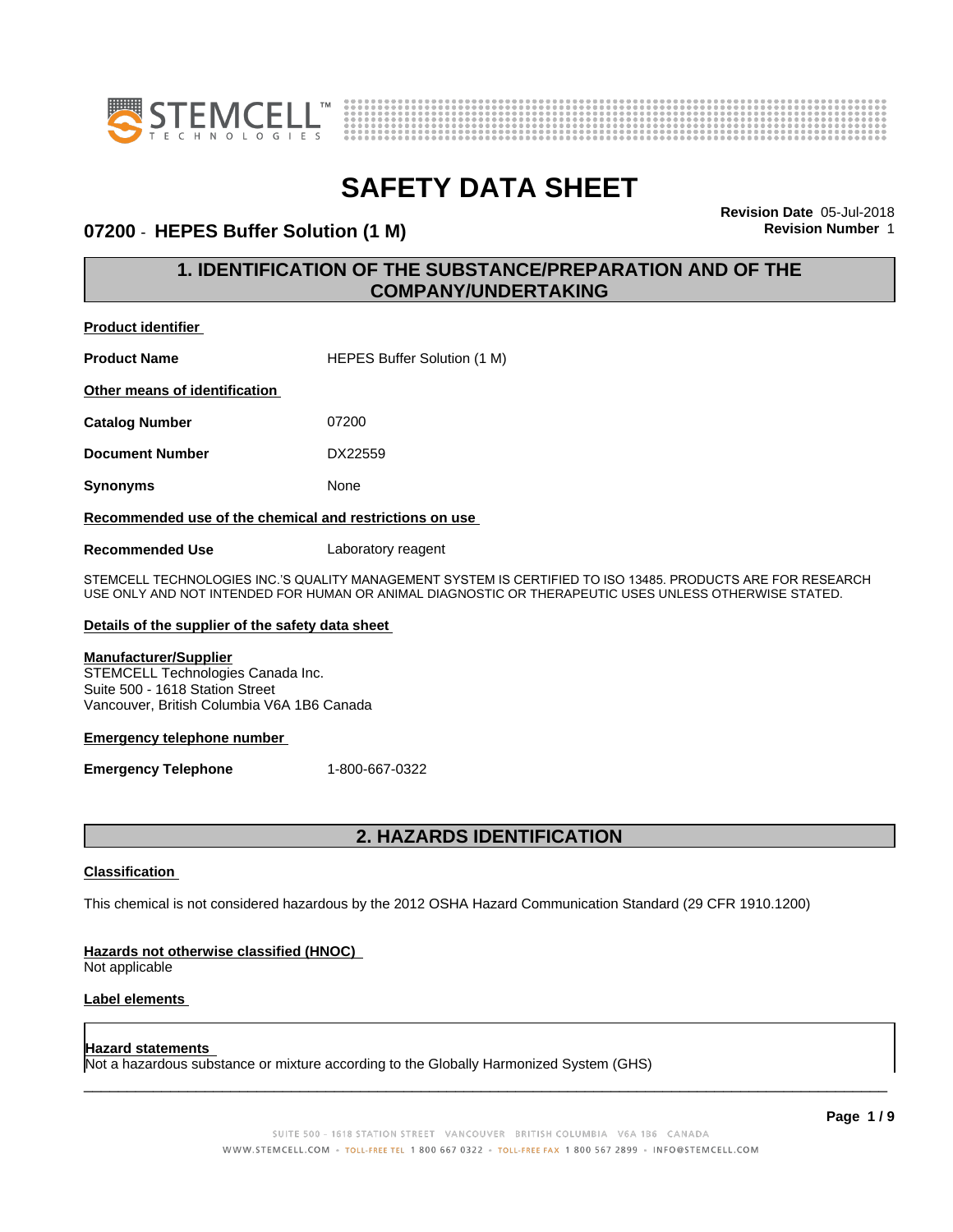



### \_\_\_\_\_\_\_\_\_\_\_\_\_\_\_\_\_\_\_\_\_\_\_\_\_\_\_\_\_\_\_\_\_\_\_\_\_\_\_\_\_\_\_\_\_\_\_\_\_\_\_\_\_\_\_\_\_\_\_\_\_\_\_\_\_\_\_\_\_\_\_\_\_\_\_\_\_\_\_\_\_\_\_\_\_\_\_\_\_\_\_\_\_ **Revision Date** 05-Jul-2018 **07200** - **HEPES Buffer Solution (1 M) Revision Number** 1

The product contains no substances which at their given concentration, are considered to be hazardous to health.

**Appearance** Clear **Physical state** Liquid **Odor No information available Appearance** Clear

#### **Other Information** Causes mild skin irritation

**Unknown acute toxicity** 23.8300013 % of the mixtureconsists of ingredient(s) of unknown toxicity 23.8300013 % of the mixture consists of ingredient(s) of unknown acute oral toxicity  $23.8300013$  % of the mixture consists of ingredient(s) of unknown acute dermal toxicity 23.8300013 % of the mixture consists of ingredient(s) of unknown acute inhalation toxicity (gas) 23.8300013 % of the mixture consists of ingredient(s) of unknown acute inhalation toxicity (vapor) 23.8300013 % of the mixture consists of ingredient(s) of unknown acute inhalation toxicity (dust/mist)

### **3. COMPOSITION/INFORMATION ON INGREDIENTS**

### **Substance**

Not applicable.

### **Mixture**

Not a hazardous substance or mixture according to the Globally Harmonized System (GHS)

\*The exact percentage (concentration) ofcomposition has been withheld as a trade secret.

### **4. FIRST AID MEASURES**

### **Description of first aid measures**

| <b>Inhalation</b>   | Remove to fresh air.                                                                                                    |
|---------------------|-------------------------------------------------------------------------------------------------------------------------|
| Eye contact         | Rinse thoroughly with plenty of water for at least 15 minutes, lifting lower and upper eyelids.<br>Consult a physician. |
| <b>Skin contact</b> | Wash skin with soap and water.                                                                                          |
| Ingestion           | Clean mouth with water and drink afterwards plenty of water.                                                            |
|                     |                                                                                                                         |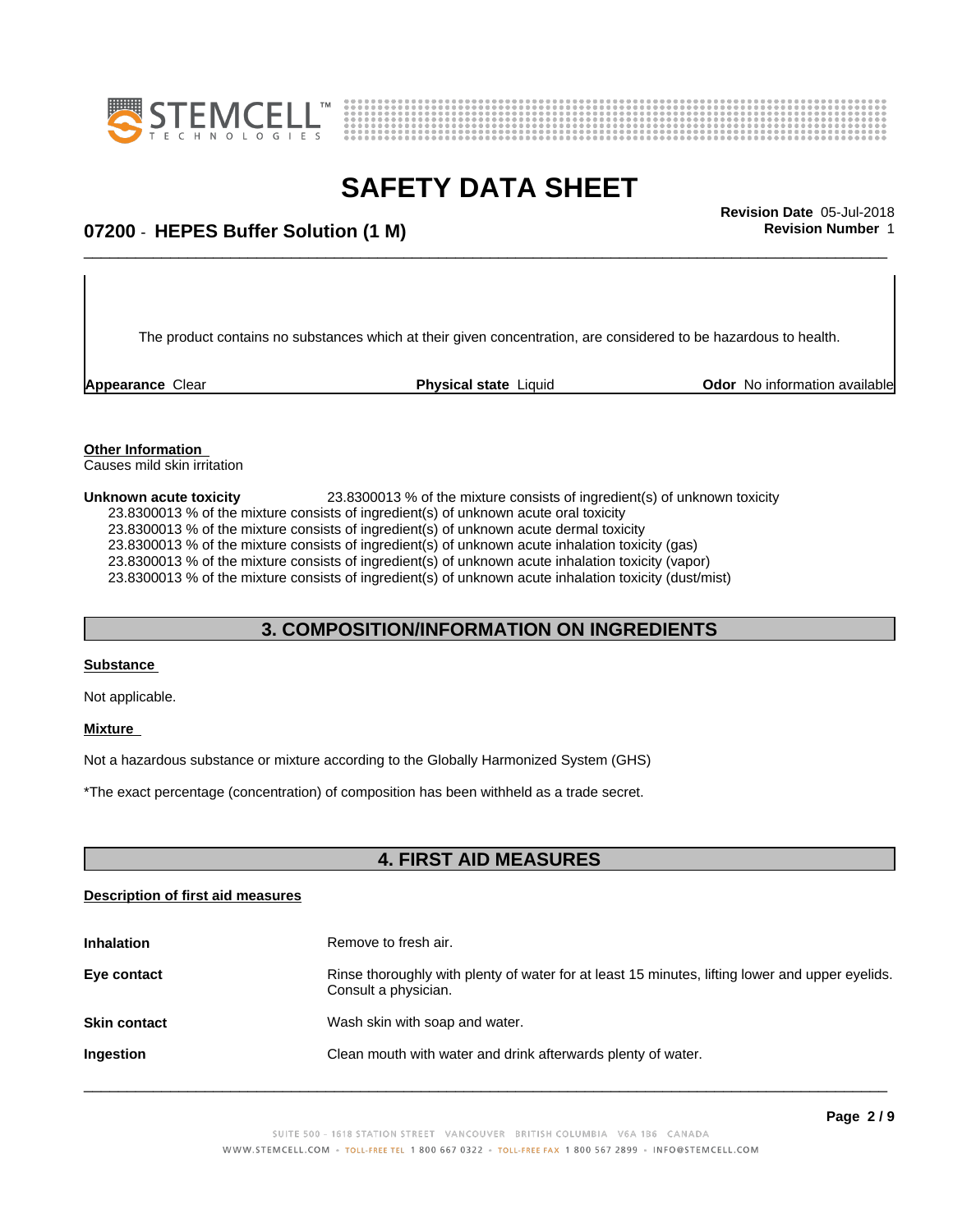



# **SAFETY DATA SHEET**<br>Revision Date 05-Jul-2018

### \_\_\_\_\_\_\_\_\_\_\_\_\_\_\_\_\_\_\_\_\_\_\_\_\_\_\_\_\_\_\_\_\_\_\_\_\_\_\_\_\_\_\_\_\_\_\_\_\_\_\_\_\_\_\_\_\_\_\_\_\_\_\_\_\_\_\_\_\_\_\_\_\_\_\_\_\_\_\_\_\_\_\_\_\_\_\_\_\_\_\_\_\_ **Revision Date** 05-Jul-2018 **07200** - **HEPES Buffer Solution (1 M) Revision Number** 1

**Most important symptoms and effects, both acute and delayed**

| <b>Symptoms</b>                                                                                           | No information available.                                                                                                             |  |
|-----------------------------------------------------------------------------------------------------------|---------------------------------------------------------------------------------------------------------------------------------------|--|
| Indication of any immediate medical attention and special treatment needed                                |                                                                                                                                       |  |
| Note to physicians                                                                                        | Treat symptomatically.                                                                                                                |  |
|                                                                                                           | <b>5. FIRE-FIGHTING MEASURES</b>                                                                                                      |  |
| <b>Suitable Extinguishing Media</b>                                                                       | Use extinguishing measures that are appropriate to local circumstances and the<br>surrounding environment.                            |  |
| Unsuitable extinguishing media                                                                            | CAUTION: Use of water spray when fighting fire may be inefficient.                                                                    |  |
| Specific hazards arising from the<br>chemical                                                             | No information available.                                                                                                             |  |
| <b>Explosion data</b><br>Sensitivity to Mechanical Impact None.<br><b>Sensitivity to Static Discharge</b> | None.                                                                                                                                 |  |
| Special protective equipment for<br>fire-fighters                                                         | Firefighters should wear self-contained breathing apparatus and full firefighting turnout<br>gear. Use personal protection equipment. |  |

### **6. ACCIDENTAL RELEASE MEASURES**

**Personal precautions, protective equipment and emergency procedures**

**Personal precautions** Ensure adequate ventilation.

| <b>Environmental precautions</b>                     |                                                                                      |  |  |
|------------------------------------------------------|--------------------------------------------------------------------------------------|--|--|
| <b>Environmental precautions</b>                     | See Section 12 for additional Ecological Information.                                |  |  |
| Methods and material for containment and cleaning up |                                                                                      |  |  |
| <b>Methods for containment</b>                       | Prevent further leakage or spillage if safe to do so.                                |  |  |
| Methods for cleaning up                              | Pick up and transfer to properly labeled containers.                                 |  |  |
| <b>Prevention of secondary hazards</b>               | Clean contaminated objects and areas thoroughly observing environmental regulations. |  |  |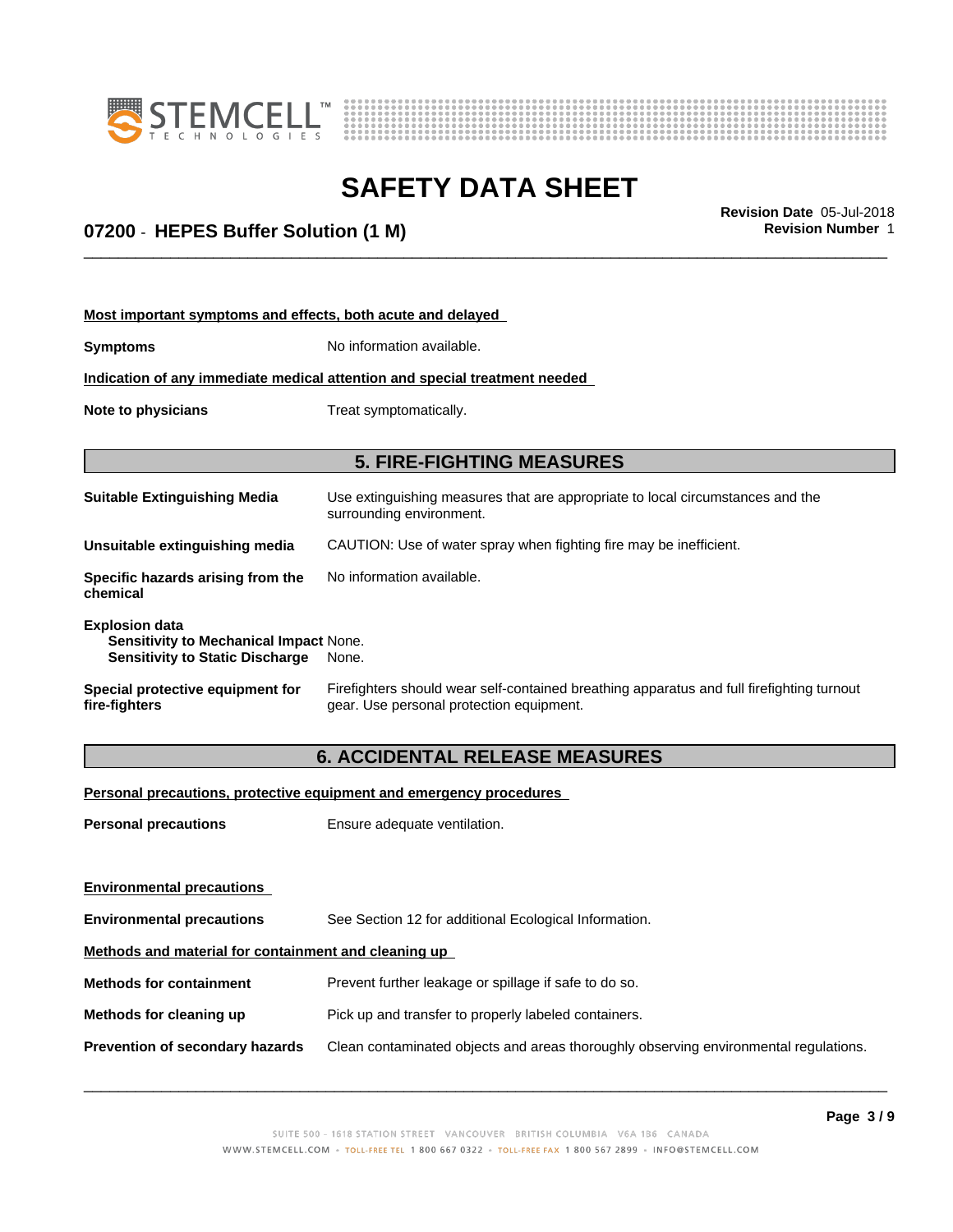



### \_\_\_\_\_\_\_\_\_\_\_\_\_\_\_\_\_\_\_\_\_\_\_\_\_\_\_\_\_\_\_\_\_\_\_\_\_\_\_\_\_\_\_\_\_\_\_\_\_\_\_\_\_\_\_\_\_\_\_\_\_\_\_\_\_\_\_\_\_\_\_\_\_\_\_\_\_\_\_\_\_\_\_\_\_\_\_\_\_\_\_\_\_ **Revision Date** 05-Jul-2018 **07200** - **HEPES Buffer Solution (1 M) Revision Number** 1

|                                                              | 7. HANDLING AND STORAGE                                                                                                                                                     |  |  |
|--------------------------------------------------------------|-----------------------------------------------------------------------------------------------------------------------------------------------------------------------------|--|--|
| <b>Precautions for safe handling</b>                         |                                                                                                                                                                             |  |  |
| Advice on safe handling                                      | Handle in accordance with good industrial hygiene and safety practice.                                                                                                      |  |  |
| Conditions for safe storage, including any incompatibilities |                                                                                                                                                                             |  |  |
| <b>Storage Conditions</b>                                    | Keep containers tightly closed in a dry, cool and well-ventilated place.                                                                                                    |  |  |
| 8. EXPOSURE CONTROLS/PERSONAL PROTECTION                     |                                                                                                                                                                             |  |  |
| <b>Control parameters</b>                                    |                                                                                                                                                                             |  |  |
| <b>Exposure Limits</b>                                       | This product, as supplied, does not contain any hazardous materials with occupational<br>exposure limits established by the region specific regulatory bodies.              |  |  |
| <b>Appropriate engineering controls</b>                      |                                                                                                                                                                             |  |  |
| <b>Engineering controls</b>                                  | <b>Showers</b><br>Eyewash stations<br>Ventilation systems.                                                                                                                  |  |  |
|                                                              | Individual protection measures, such as personal protective equipment                                                                                                       |  |  |
| <b>Eye/face protection</b>                                   | No special protective equipment required.                                                                                                                                   |  |  |
| Skin and body protection                                     | No special protective equipment required.                                                                                                                                   |  |  |
| <b>Respiratory protection</b>                                | No protective equipment is needed under normal use conditions. If exposure limits are<br>exceeded or irritation is experienced, ventilation and evacuation may be required. |  |  |
| <b>General hygiene considerations</b>                        | Handle in accordance with good industrial hygiene and safety practice.                                                                                                      |  |  |

### **9. PHYSICAL AND CHEMICAL PROPERTIES**

**Information on basic physical and chemical properties Physical state**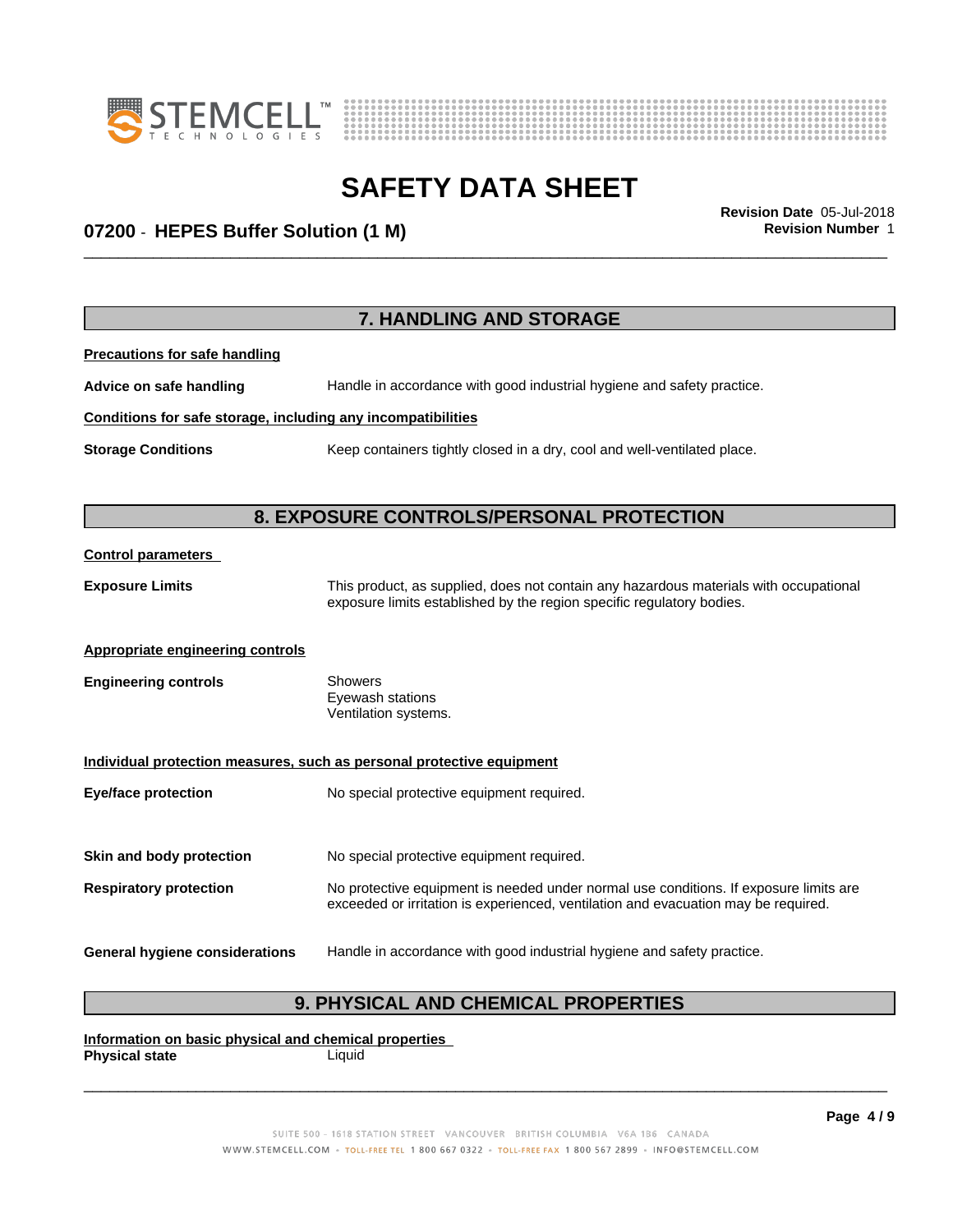



### \_\_\_\_\_\_\_\_\_\_\_\_\_\_\_\_\_\_\_\_\_\_\_\_\_\_\_\_\_\_\_\_\_\_\_\_\_\_\_\_\_\_\_\_\_\_\_\_\_\_\_\_\_\_\_\_\_\_\_\_\_\_\_\_\_\_\_\_\_\_\_\_\_\_\_\_\_\_\_\_\_\_\_\_\_\_\_\_\_\_\_\_\_ **Revision Date** 05-Jul-2018 **07200** - **HEPES Buffer Solution (1 M) Revision Number** 1

**Appearance** Clear

| <b>FIUDEILY</b>                  | values.                  | Reliidiks "Illetiivu |
|----------------------------------|--------------------------|----------------------|
| рH                               | No data available        | None known           |
| Melting point / freezing point   | No data available        | None known           |
| Boiling point / boiling range    | No data available        | None known           |
| <b>Flash point</b>               | No data available        | None known           |
| <b>Evaporation rate</b>          | No data available        | None known           |
| Flammability (solid, gas)        | No data available        | None known           |
| <b>Flammability Limit in Air</b> |                          | None known           |
| <b>Upper flammability limit:</b> | No data available        |                      |
| Lower flammability limit:        | No data available        |                      |
| Vapor pressure                   | No data available        | None known           |
| Vapor density                    | No data available        | None known           |
| <b>Relative density</b>          | No data available        | None known           |
| <b>Water solubility</b>          | No data available        | None known           |
| Solubility in other solvents     | No data available        | None known           |
| <b>Partition coefficient</b>     | No data available        | None known           |
| <b>Autoignition temperature</b>  | No data available        | None known           |
| <b>Decomposition temperature</b> | No data available        | None known           |
| <b>Kinematic viscosity</b>       | No data available        | None known           |
| <b>Dynamic viscosity</b>         | No data available        | None known           |
| <b>Explosive properties</b>      | No information available |                      |
| <b>Oxidizing properties</b>      | No information available |                      |
| <b>Other Information</b>         |                          |                      |

**Color Color Color Color Color Color Color Color Color Color Color No** information available **No information available Odor threshold** No information available

**Softening point No information available**<br> **Molecular weight No information available Molecular weight Molecular is a structure of the No information available Molecular formula Molecular System Molecular formula Molecular formula** No information available<br> **VOC Content (%)** No information available **VOC Content (%)** No information available **Liquid Density** No information available **Bulk density** No information available

### **Property Remarks • Method Values Remarks • Method**

### **10. STABILITY AND REACTIVITY**

| <b>Reactivity</b>                                                          | No information available.                 |
|----------------------------------------------------------------------------|-------------------------------------------|
| <b>Chemical stability</b>                                                  | Stable under normal conditions.           |
| Possibility of hazardous reactions                                         | None under normal processing.             |
| <b>Conditions to avoid</b>                                                 | None known based on information supplied. |
| Incompatible materials                                                     | None known based on information supplied. |
| Hazardous decomposition products None known based on information supplied. |                                           |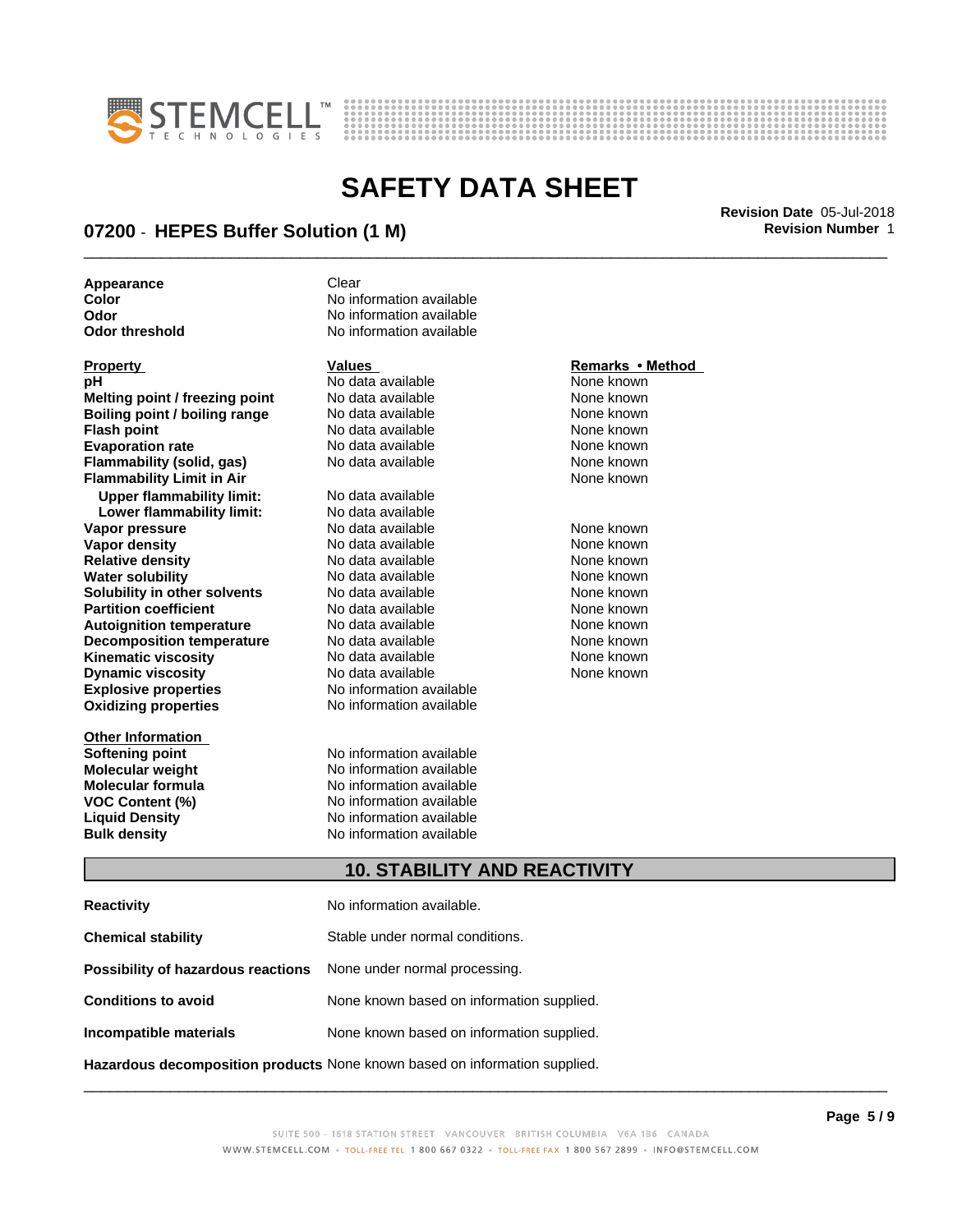



### \_\_\_\_\_\_\_\_\_\_\_\_\_\_\_\_\_\_\_\_\_\_\_\_\_\_\_\_\_\_\_\_\_\_\_\_\_\_\_\_\_\_\_\_\_\_\_\_\_\_\_\_\_\_\_\_\_\_\_\_\_\_\_\_\_\_\_\_\_\_\_\_\_\_\_\_\_\_\_\_\_\_\_\_\_\_\_\_\_\_\_\_\_ **Revision Date** 05-Jul-2018 **07200** - **HEPES Buffer Solution (1 M) Revision Number** 1

### **11. TOXICOLOGICAL INFORMATION**

**Information on likely routes of exposure**

| <b>Product Information</b> |                                                                   |  |  |
|----------------------------|-------------------------------------------------------------------|--|--|
| <b>Inhalation</b>          | Specific test data for the substance or mixture is not available. |  |  |
| Eye contact                | Specific test data for the substance or mixture is not available. |  |  |
| <b>Skin contact</b>        | Causes mild skin irritation.                                      |  |  |
| Ingestion                  | Specific test data for the substance or mixture is not available. |  |  |
|                            |                                                                   |  |  |

#### **<u>Symptoms related to the physical, chemical and toxicological characteristics</u>**

**Symptoms** No information available.

#### **Numerical measures of toxicity**

#### **Acute toxicity**

**Unknown acute toxicity** 23.8300013 % of the mixtureconsists of ingredient(s) of unknown toxicity 23.8300013 % of the mixture consists of ingredient(s) of unknown acute oral toxicity 23.8300013 % of the mixture consists of ingredient(s) of unknown acute dermal toxicity 23.8300013 % of the mixture consists of ingredient(s) of unknown acute inhalation toxicity (gas) 23.8300013 % of the mixture consists of ingredient(s) of unknown acute inhalation toxicity (vapor) 23.8300013 % of the mixture consists of ingredient(s) of unknown acute inhalation toxicity (dust/mist)

#### **Component Information**

### **Delayed and immediate effects as well as chronic effects from short and long-term exposure**

| Skin corrosion/irritation         | No information available. |
|-----------------------------------|---------------------------|
| Serious eye damage/eye irritation | No information available. |
| Respiratory or skin sensitization | No information available. |
| Germ cell mutagenicity            | No information available. |
| Carcinogenicity                   | No information available. |
| <b>Reproductive toxicity</b>      | No information available. |
|                                   |                           |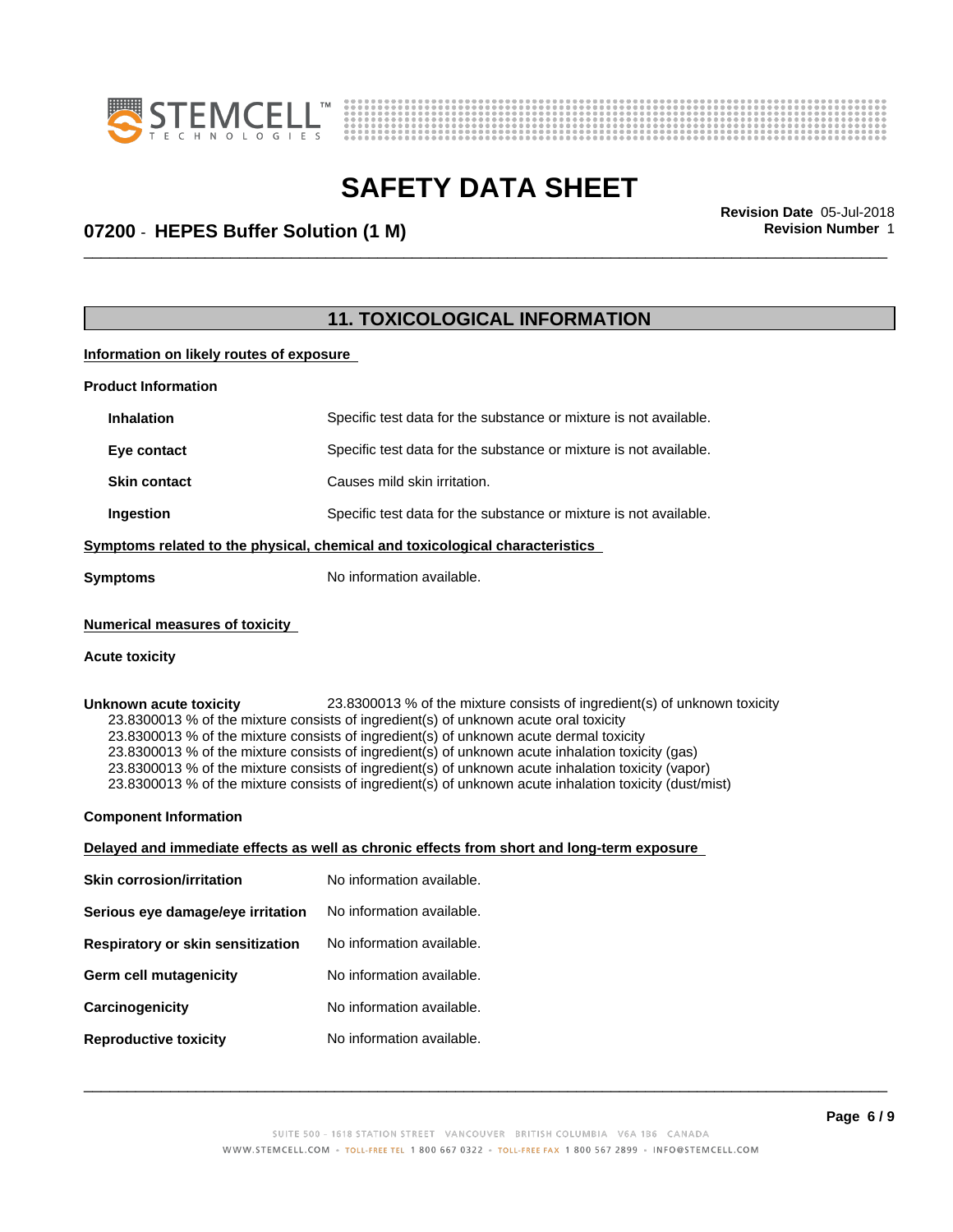



### **07200** - **HEPES Buffer Solution (1 M) Revision Number** 1

# \_\_\_\_\_\_\_\_\_\_\_\_\_\_\_\_\_\_\_\_\_\_\_\_\_\_\_\_\_\_\_\_\_\_\_\_\_\_\_\_\_\_\_\_\_\_\_\_\_\_\_\_\_\_\_\_\_\_\_\_\_\_\_\_\_\_\_\_\_\_\_\_\_\_\_\_\_\_\_\_\_\_\_\_\_\_\_\_\_\_\_\_\_ **Revision Date** 05-Jul-2018

**STOT** - **single exposure** No information available. **STOT** - **repeated exposure** No information available.

**Aspiration hazard** No information available.

### **12. ECOLOGICAL INFORMATION**

| <b>Ecotoxicity</b>            | ٠                                  |
|-------------------------------|------------------------------------|
| Persistence and degradability | No information available.          |
| <b>Bioaccumulation</b>        | There is no data for this product. |
| Other adverse effects         | No information available.          |

### **13. DISPOSAL CONSIDERATIONS**

| Waste treatment methods                |                                                                                                                    |  |
|----------------------------------------|--------------------------------------------------------------------------------------------------------------------|--|
| Waste from residues/unused<br>products | Dispose of in accordance with local regulations. Dispose of waste in accordance with<br>environmental legislation. |  |
| <b>Contaminated packaging</b>          | Do not reuse empty containers.                                                                                     |  |

### **14. TRANSPORT INFORMATION**

| <b>DOT</b>        | Not regulated |
|-------------------|---------------|
| TDG               | Not regulated |
| <b>MEX</b>        | Not regulated |
| <u>ICAO (air)</u> | Not regulated |
| <b>ATAI</b>       | Not regulated |
| <b>IMDG</b>       | Not regulated |
|                   |               |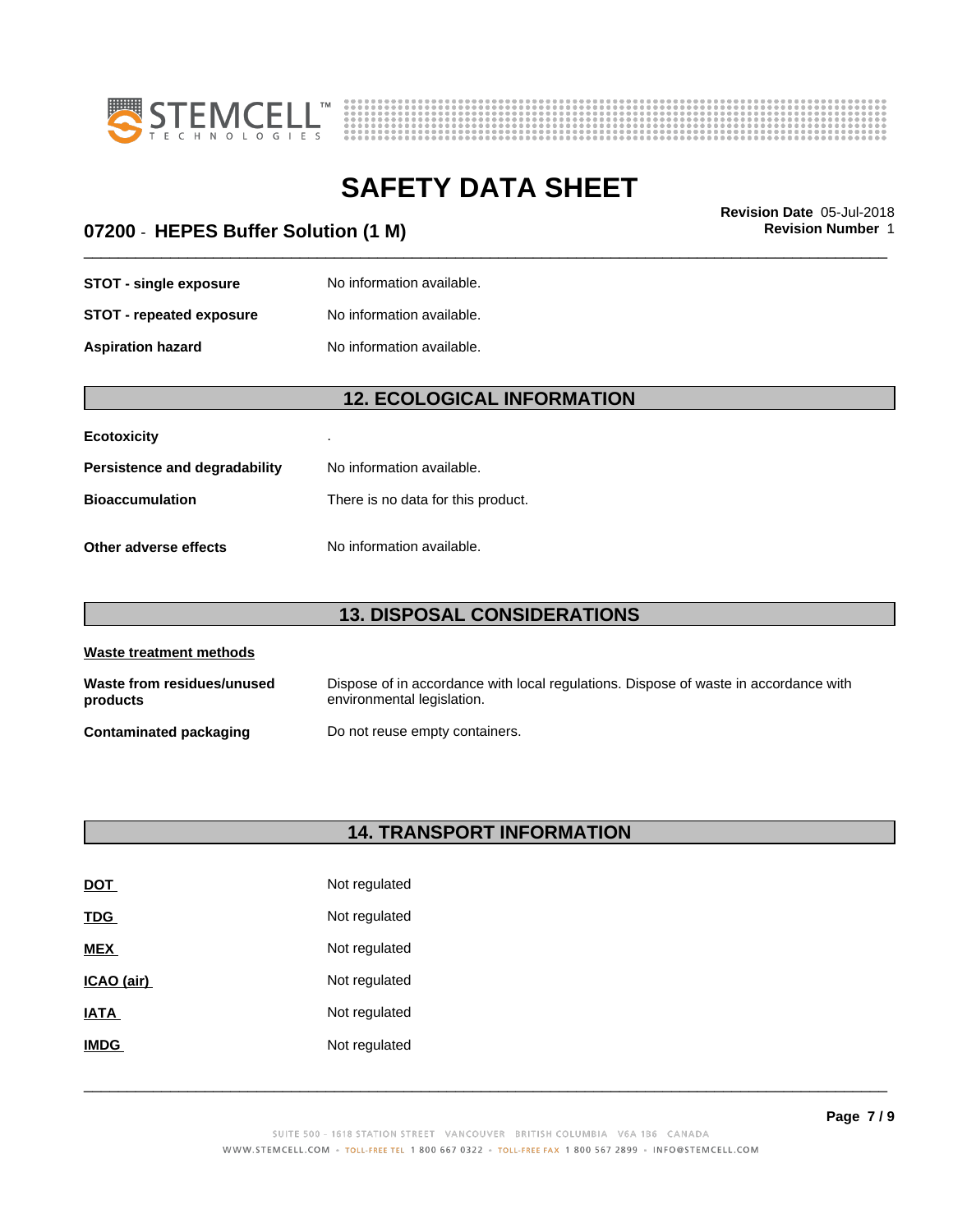



### \_\_\_\_\_\_\_\_\_\_\_\_\_\_\_\_\_\_\_\_\_\_\_\_\_\_\_\_\_\_\_\_\_\_\_\_\_\_\_\_\_\_\_\_\_\_\_\_\_\_\_\_\_\_\_\_\_\_\_\_\_\_\_\_\_\_\_\_\_\_\_\_\_\_\_\_\_\_\_\_\_\_\_\_\_\_\_\_\_\_\_\_\_ **Revision Date** 05-Jul-2018 **07200** - **HEPES Buffer Solution (1 M) Revision Number** 1

**RID** Not regulated

ADR Not regulated

**ADN** Not regulated

### **15. REGULATORY INFORMATION**

| <b>International Inventories</b> |                 |  |
|----------------------------------|-----------------|--|
| TSCA                             | Complies        |  |
| <b>DSL/NDSL</b>                  | Complies        |  |
| <b>EINECS/ELINCS</b>             | Complies        |  |
| ENCS                             | Does not comply |  |
| <b>IECSC</b>                     | Complies        |  |
| KECL                             | Does not comply |  |
| PICCS                            | Complies        |  |
| AICS                             | Complies        |  |

 **Legend:**

 **TSCA** - United States Toxic Substances Control Act Section 8(b) Inventory

 **DSL/NDSL** - Canadian Domestic Substances List/Non-Domestic Substances List

 **EINECS/ELINCS** - European Inventory of Existing Chemical Substances/European List of Notified Chemical Substances

 **ENCS** - Japan Existing and New Chemical Substances

 **IECSC** - China Inventory of Existing Chemical Substances

 **KECL** - Korean Existing and Evaluated Chemical Substances

 **PICCS** - Philippines Inventory of Chemicals and Chemical Substances

 **AICS** - Australian Inventory of Chemical Substances

### **US Federal Regulations**

### **SARA 313**

Section 313 of Title III of the Superfund Amendments and Reauthorization Act of 1986 (SARA). This product does not contain any chemicals which are subject to the reporting requirements of the Act and Title 40 of the Code of Federal Regulations, Part 372.

| SARA 311/312 Hazard Categories    |    |  |
|-----------------------------------|----|--|
| Acute health hazard               | No |  |
| <b>Chronic Health Hazard</b>      | N٥ |  |
| Fire hazard                       | No |  |
| Sudden release of pressure hazard | No |  |
| <b>Reactive Hazard</b>            | No |  |

### **CWA** (Clean Water Act)

This product does not contain any substances regulated as pollutants pursuant to the Clean Water Act (40 CFR 122.21 and 40 CFR 122.42).

### **CERCLA**

This material, as supplied, does not contain any substances regulated as hazardous substances under the Comprehensive Environmental Response Compensation and Liability Act (CERCLA) (40 CFR 302) or the Superfund Amendments and